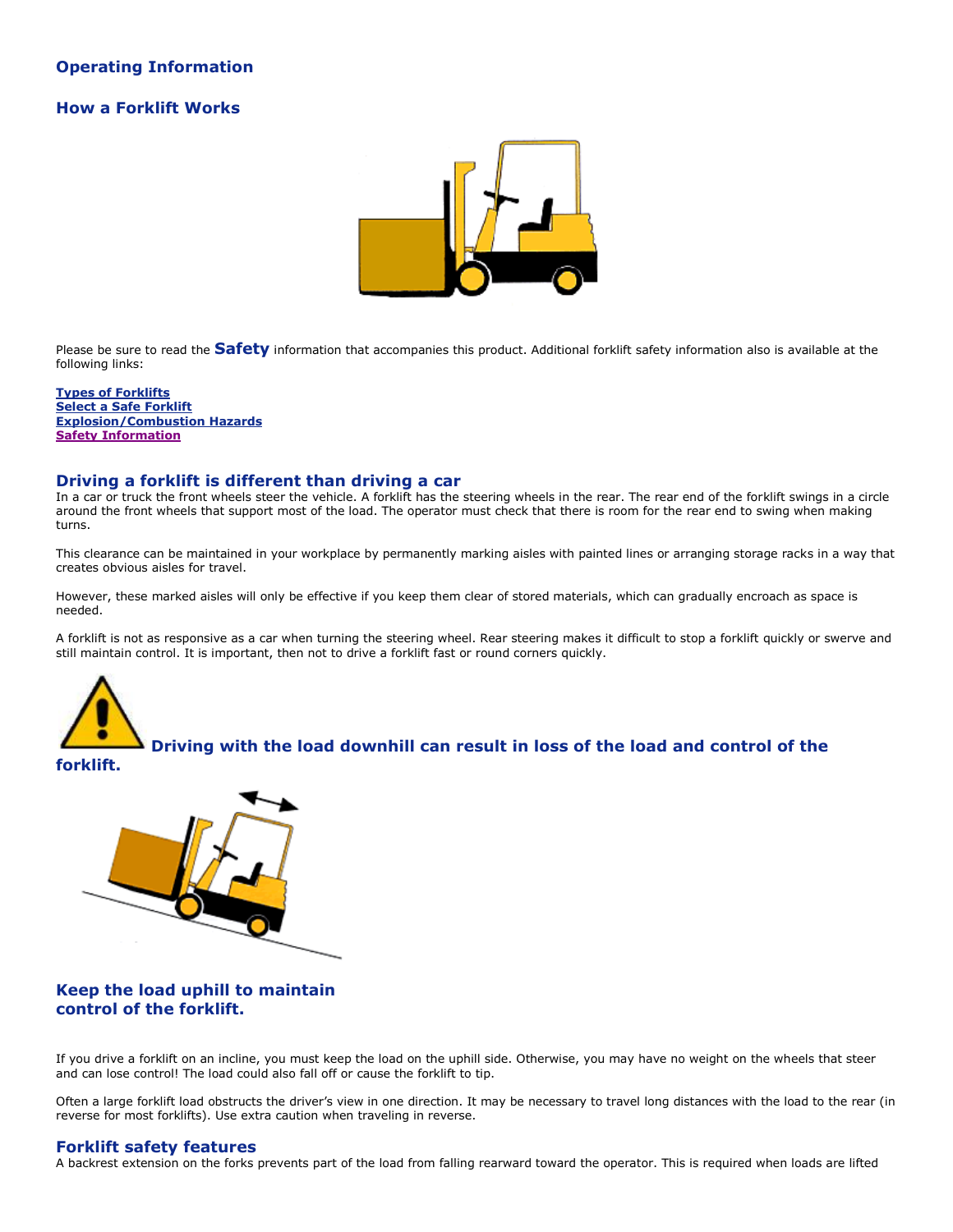high and the type of load would allow all or part of it to fall to the rear under conditions such as acceleration, sudden stops or driving on an uneven surface.

An overhead guard prevents an object on the forks or on a high rack from falling onto the operator while picking or placing a load at elevation. The guard is not designed to withstand the impact from a full load. It can be effective in deflecting small packages. It is required on all forklifts that can lift a load above the operator unless conditions such as clearances would not allow the forklift to be used.

Operator restraints will hold you in the seat if you strike an object or if the forklift overturns. Since 1992, forklift manufacturers have been required to equip new forklifts with operator restraints such as seat belts. Many forklift manufacturers offer restraint systems that can be retrofitted on older forklifts.

If your forklift begins to overturn, you are safest when you stay in the seat, hold on firmly, and lean in the opposite direction of the fall rather than trying to jump. Many fatal accidents happened when the operator tried to jump. As the forklift begins to tip, it will move slowly – tricking the operator into believing there is time to jump. Once the center of gravity is past the wheel line, the forklift will rapidly fall. The forklift's overhead guard will quickly pin or crush an operator who jumps.



# **Failure to wear a seat belt can result in the operator being thrown outside the protective cage in the event of overturn.**

# **If your forklift has a restraint such as a seat belt or a lap bar, you must use it.**

# **How forklifts safely carry and lift heavy loads**

A forklift works on the principle of a cantilever. A load on a beam (the forks) supported by a fulcrum (the front wheels) is counterbalanced by a weight on the other end of the beam (the forklift body and counterweight built into it).



Whether a forklift will safely carry a load or will tip forward can be determined by comparing the "moment" of each.

Moment equals the distance from the fulcrum to the center of gravity (the point where all the weight is concentrated) times the weight.

Example: an evenly distributed 36" wide load on the forks has a center of gravity that is 18" from the face of the forks. **(Note: The fulcrum point is actually at the center of the wheel. Forklift load charts, however, are adjusted to allow measuring from the face of the forks.)** If the load weighs 4000 pounds then the load moment will be  $(18" \times 4000 \text{ lb.}) = 72,000 \text{ inch}$ pounds.

If the "moment" of the forklift is greater than or equal to the 72,000 inch pounds of the load then the forklift will safely carry the load. Forklifts have a capacity plate to tell the user what

loads are safe to lift. If the plate says the capacity is 30,000 pounds or less then that capacity is rated for a load with a center of gravity 24" from the face of the forks. If the forklift capacity is greater than 30,000 pounds then the label will rate the load

at a 36" or 48" center of gravity since larger forklifts usually lift physically larger loads.



Maximum Load with mast vertical

For example, a forklift rated at 5000 pounds would safely lift a load with a moment of up to  $(24" X 5000 lb.) =$ 120,000 inch-pounds. In this case the load above would be safe to lift.



*Forklift Moment = (24" x 5000 lbs.) = 120,000 inch-pounds.*

*The load is safe to lift because load moment is less than forklift moment.*

However if the 4000 pound load was 66" wide, the load moment would be  $(33" X 4000 lb.) = 132,000 inch$ pounds which would be greater than the moment of the forklift. The forklift would tip forward.

As the load is raised, it becomes possible for the forklift to fall to the side as well as tip forward. The operator must consider the center of gravity of the forklift and load together. This combined center of gravity moves as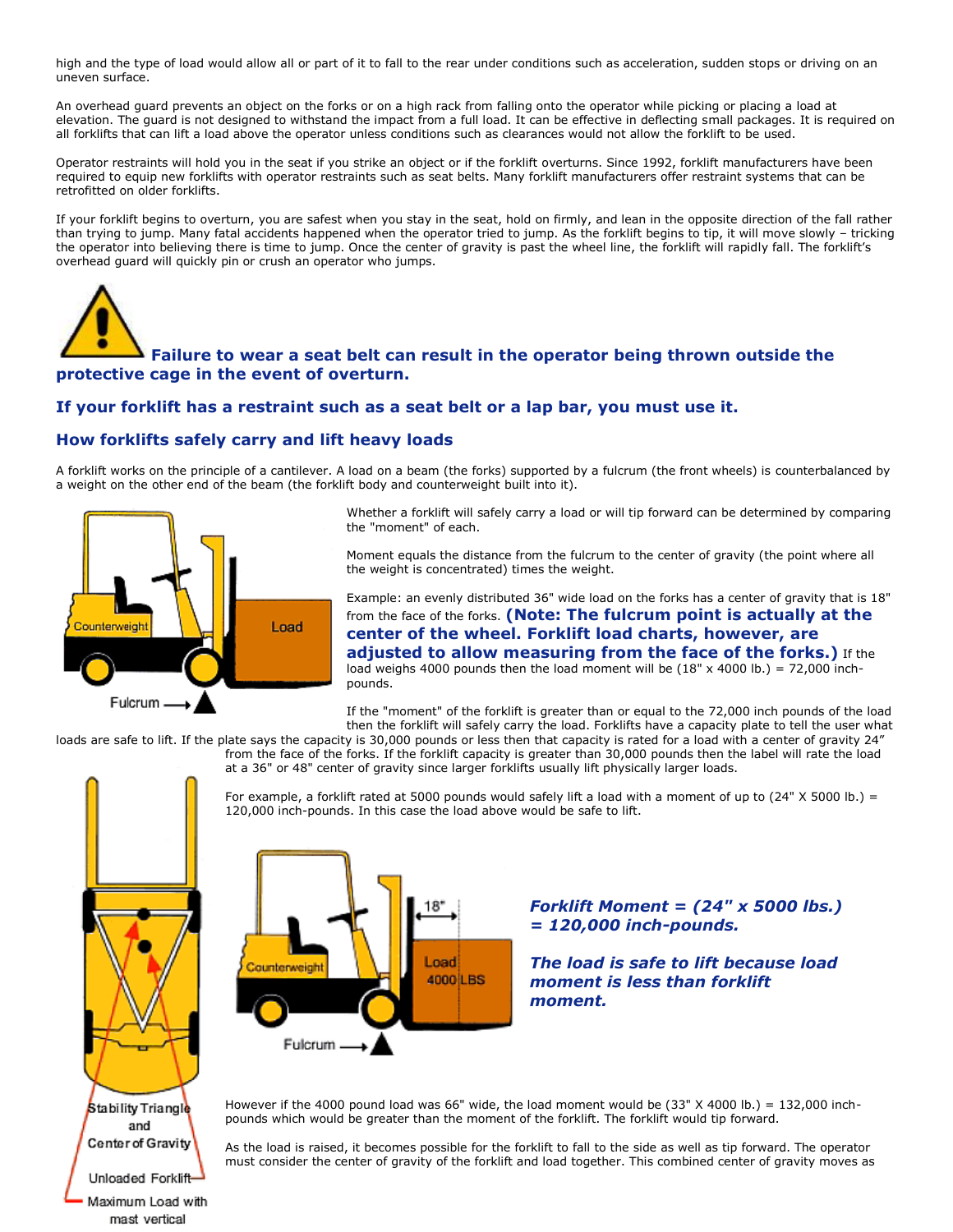the load is moved and as the forklift travels over surfaces that are rough or inclined.

Forklifts have a "stability triangle". The sides of the triangle as shown in the illustration are formed by the center of each front wheel and the center of the rear wheel or at the center of the axle if there are two rear wheels.

A vertical line extending from the center of gravity of the vehicle-load combination must be inside of the stability triangle to prevent the forklift from tipping forward, falling sideways or dropping its load.



The center of gravity of the forklift-load combination can move outside the stability triangle if:

- The load is picked up on the tip of the forks,
- The load is tilted forward,
- The load is tilted too far back when raised,
- The load is wide, or
- Forklift movement causes the center of gravity to shift.

These actions will have the following effects:

| <b>Action</b>                                    | <b>Center of gravity moves:</b>                             |  |
|--------------------------------------------------|-------------------------------------------------------------|--|
| Tilting the load forward                         |                                                             |  |
| Raising the load while tilted forward            | Toward the front axle                                       |  |
| Driving on an incline with the load downhill     |                                                             |  |
| Stopping forward travel or accelerating backward |                                                             |  |
| Tilting the load back                            | Toward the rear axle                                        |  |
| Raising the the load while tilted back           |                                                             |  |
| Driving on an incline with the load uphill       |                                                             |  |
| Accelerating forward or stopping backward travel |                                                             |  |
| Driving across an inclined surface               | Toward the downhill side of the triangle                    |  |
| Driving across a rough or uneven surface         | Toward the rut or low side of the triangle                  |  |
| Turning                                          | Toward the side now facing the original direction of travel |  |

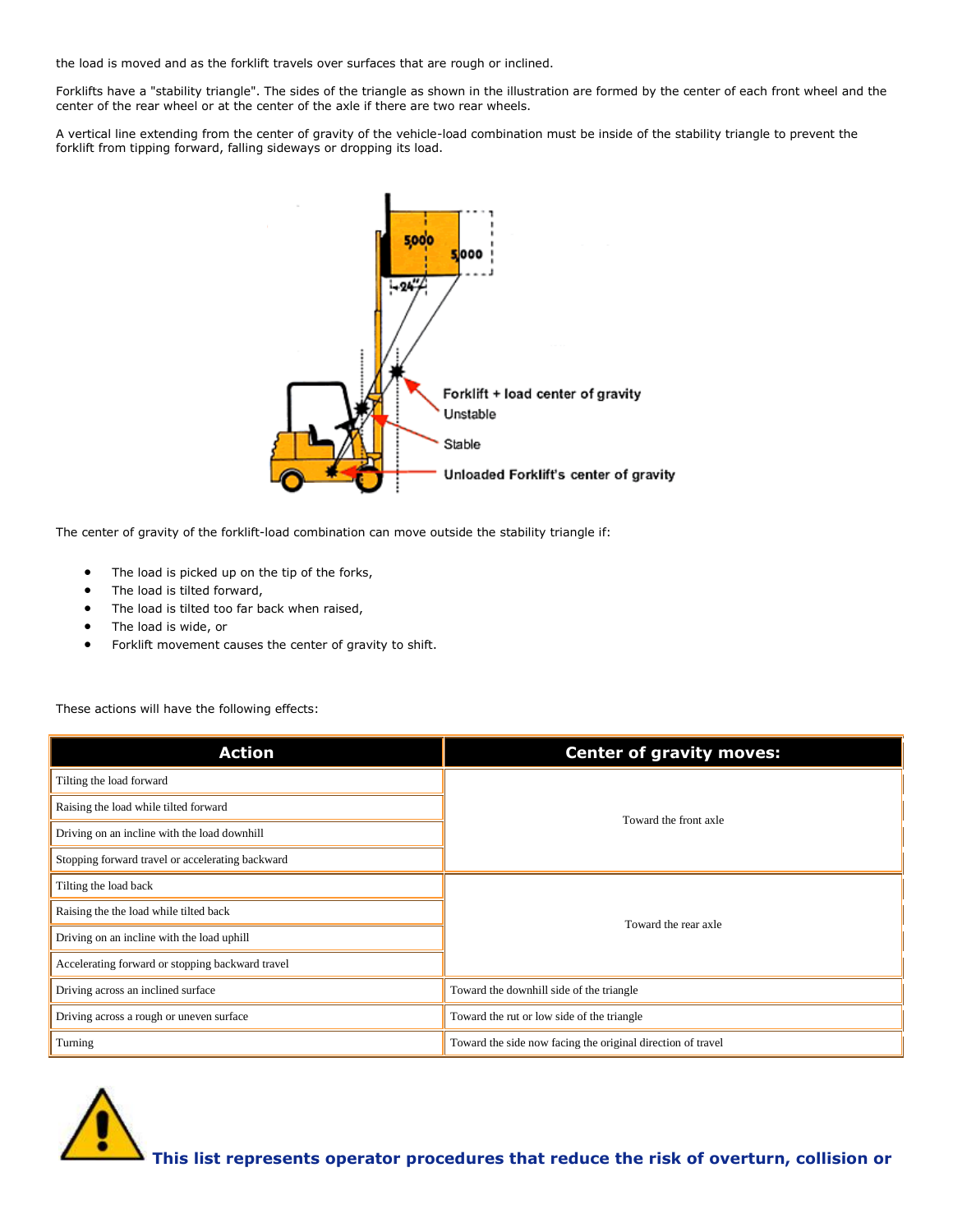# **loss of the load.**

To prevent your forklift from tipping over, falling sideways or dropping its load:

- Make sure the load is stable and safely arranged on the forks.
- Do not tilt the forks forward except when picking up or depositing a load.
- Tilt the load backward only enough to stabilize the load.
- Keep the load low just above the pavement with forks tilted back when traveling.
- Cross railroad tracks diagonally when possible.
- Enter elevators squarely.
- Keep the load uphill when going up or down an incline.
- Drive at a speed that will allow you to stop safely within the stability triangle.
- Slow down on wet or slippery surfaces.
- Slow down to make turns.
- <span id="page-3-0"></span>Avoid driving over loose objects or on surfaces with ruts and holes.

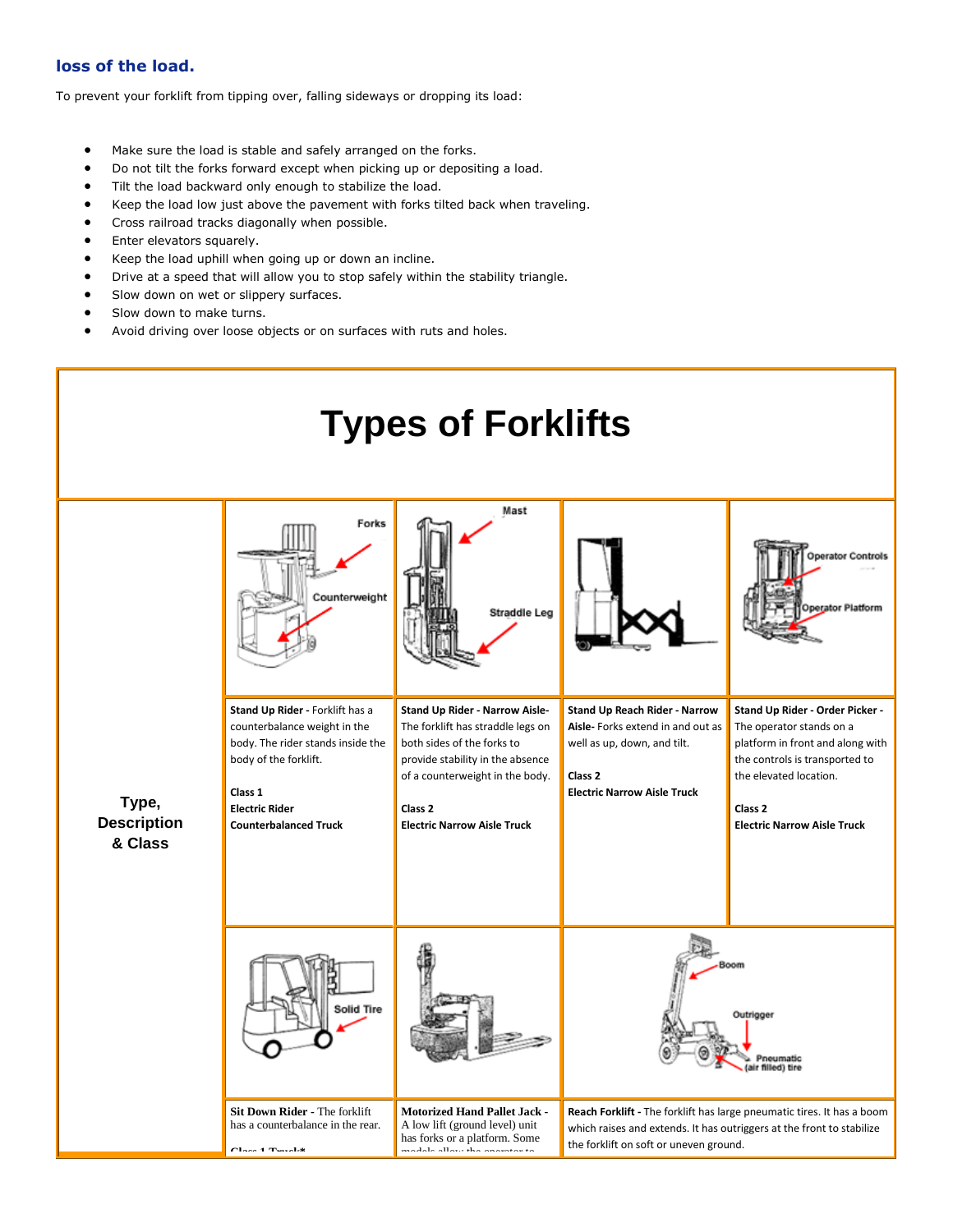

## <span id="page-4-0"></span>**Select a Safe Forklift**

| If You Work in an Area Where These Are Present:                                                                         |                                                                                                                                                                  | Then Use This Type of Forklift.                                                                                                    |                                                                                             |                                                                                                                                       |
|-------------------------------------------------------------------------------------------------------------------------|------------------------------------------------------------------------------------------------------------------------------------------------------------------|------------------------------------------------------------------------------------------------------------------------------------|---------------------------------------------------------------------------------------------|---------------------------------------------------------------------------------------------------------------------------------------|
| <b>Hazard Classification</b>                                                                                            |                                                                                                                                                                  | <b>Acceptable Forklift Designations</b>                                                                                            |                                                                                             |                                                                                                                                       |
| <b>Class I</b><br>Flammable gases or vapors are or may be present in quantities sufficient for<br>explosion or ignition |                                                                                                                                                                  | <b>Division I</b> Condition<br>exists continuously,<br>intermittently, or<br>periodically under<br>normal operating<br>conditions. | <b>Division II</b> Condition may<br>occur accidentally e.g.,<br>puncture of a storage drum. |                                                                                                                                       |
| Acetylene<br>٠<br>Cyclopropane<br>Ethylene oxide<br>$\bullet$<br>manufactured gas)<br>$\bullet$                         | Acetaldehyde<br>Diethyl ether<br>Isoprene<br>Hydrogen (or gases or vapors equivalent in hazard to hydrogen, such as<br>Unsymmetrical dimenthyl hydrazine (UDMH). | <b>Butadiene</b><br>Ethylene<br>Propylene<br>oxide                                                                                 | Forklift use prohibited                                                                     | DY, EE, EX(also DS, ES, GS,<br>LPS) if the only exposure is<br>sealed containers or liquefied<br>or compressed gases in<br>containers |
| Acetone<br>$\bullet$<br>Ammonia<br><b>Butane</b><br>Hexane<br>Naphtha<br>$\bullet$<br>Propylene<br>Vinyl chloride       | Acrylonitrile<br>$\bullet$<br>Benzine<br>Natural gas<br>Styrene<br><b>Xylenes</b><br>Lacquer Solvent<br>Ethylene<br>dichloride                                   | Alcohol<br>Bensol<br>Gasoline<br>Propane<br>Vinyl acetate                                                                          | EX                                                                                          | DY, EE, EX(also DS, ES, GS,<br>LPS) if the only exposure is<br>sealed containers or liquefied<br>or compressed gases in<br>containers |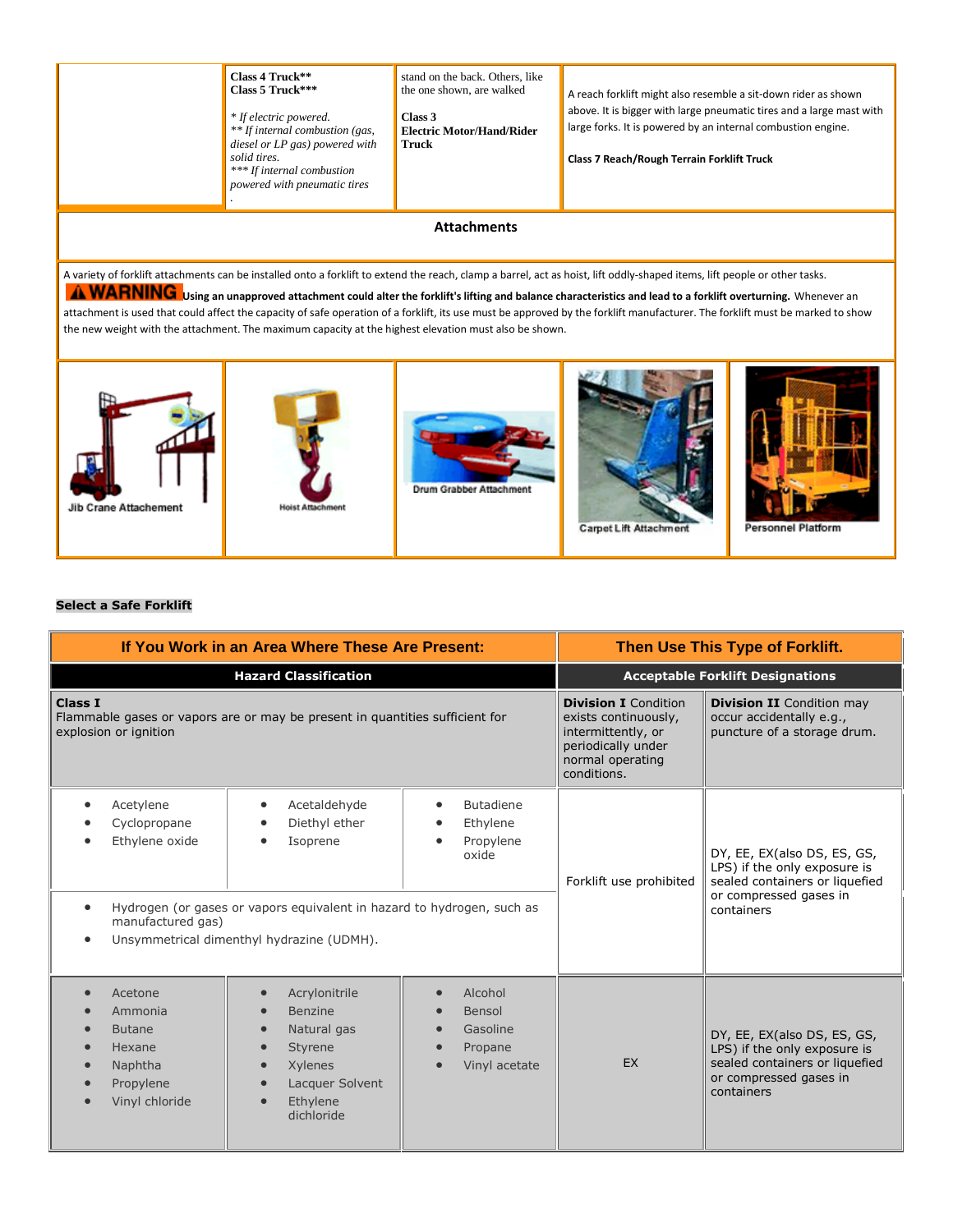| <b>Class II</b><br>Combustible dust is present<br>$\bullet$                                                                                  |                                                                        | <b>Division I</b> Explosive<br>or conductive mixture<br>may be present under<br>normal conditions or<br>where equipment<br>failure can lead to<br>both this condition<br>and arcing or<br>sparking. | <b>Division II</b> Explosive mixture<br>not normally present but<br>where deposits of dust may<br>cause heat rise in electrical<br>equipment |                                                                                                      |
|----------------------------------------------------------------------------------------------------------------------------------------------|------------------------------------------------------------------------|-----------------------------------------------------------------------------------------------------------------------------------------------------------------------------------------------------|----------------------------------------------------------------------------------------------------------------------------------------------|------------------------------------------------------------------------------------------------------|
| Aluminum, magnesium, and their commercial alloys<br>$\bullet$<br>Other metals of similarly hazardous characteristics                         |                                                                        | Forklift use prohibited                                                                                                                                                                             | Forklift with electrical<br>enclosures manufacturer<br>approved where magnesium,<br>aluminum or aluminum bronze<br>may be present.           |                                                                                                      |
| Carbon black,<br>$\bullet$<br>Coal or coke dust                                                                                              |                                                                        | EX                                                                                                                                                                                                  | Forklift manufacturer approved<br>for this location.                                                                                         |                                                                                                      |
| Other combustible dusts<br>$\bullet$                                                                                                         |                                                                        | EX                                                                                                                                                                                                  | DY, EE, EX                                                                                                                                   |                                                                                                      |
| <b>Class III</b><br>Easily ignitable fibers or flyings are present but not likely to be in suspension in<br>quantities sufficient to ignite. |                                                                        | <b>Division I</b><br>Locations in which<br>these materials are<br>handled,<br>manufactured or used.                                                                                                 | <b>Division II</b><br>Locations in which these<br>materials are stored or handled<br>(other than manufacture)                                |                                                                                                      |
| <b>Baled waste</b><br>$\bullet$<br>excelsior<br>jute<br>sisal<br>tow                                                                         | cocoa fiber<br>$\bullet$<br>hemp<br>kapok<br>$\bullet$<br>Spanish moss | cotton<br>istle<br>oakem<br>synthetic<br>fibers                                                                                                                                                     | DY, EE, EX                                                                                                                                   | DS DY ES EE EX GS LPS (Type<br>E may continue to be used if<br>used previously at this<br>location.) |
| <b>Unclassified Locations</b><br>Piers and wharves inside and outside general storage, general industrial or<br>commercial properties.       |                                                                        | D, E, G, LP<br>(more protective designations may also be used)                                                                                                                                      |                                                                                                                                              |                                                                                                      |

# <span id="page-5-0"></span>**Explosion/Combustion Hazards**

| <b>Type</b>                    | <b>Built-In Safeguards Against Fire Hazards</b>                     |
|--------------------------------|---------------------------------------------------------------------|
| <b>D</b> (Diesel forklift)     | <b>Minimum</b>                                                      |
| <b>DS</b>                      | D + additional for fuel, exhaust and electrical systems             |
| <b>DY</b>                      | DS + all electrical equipment enclosed                              |
| <b>E</b> (Electrical forklift) | <b>Minimum</b>                                                      |
| ES.                            | $E +$ prevents sparks and limits surface temperatures               |
| EE.                            | <b>ES + all electrical motors and equipment completely enclosed</b> |
| EX.                            | Can be used in flammable vapro or duct atmospheres                  |
| <b>G</b> (Gasoline forklift)   | <b>Minimum</b>                                                      |
| <b>GS</b>                      | G + additional for fuel, exhaust and electrical systems             |
| <b>LP</b>                      | G + minimum safeguards for liquid petroleum gas                     |
| <b>LPS</b>                     | $LP + additional$ for fuel, exhaust and electrical systems          |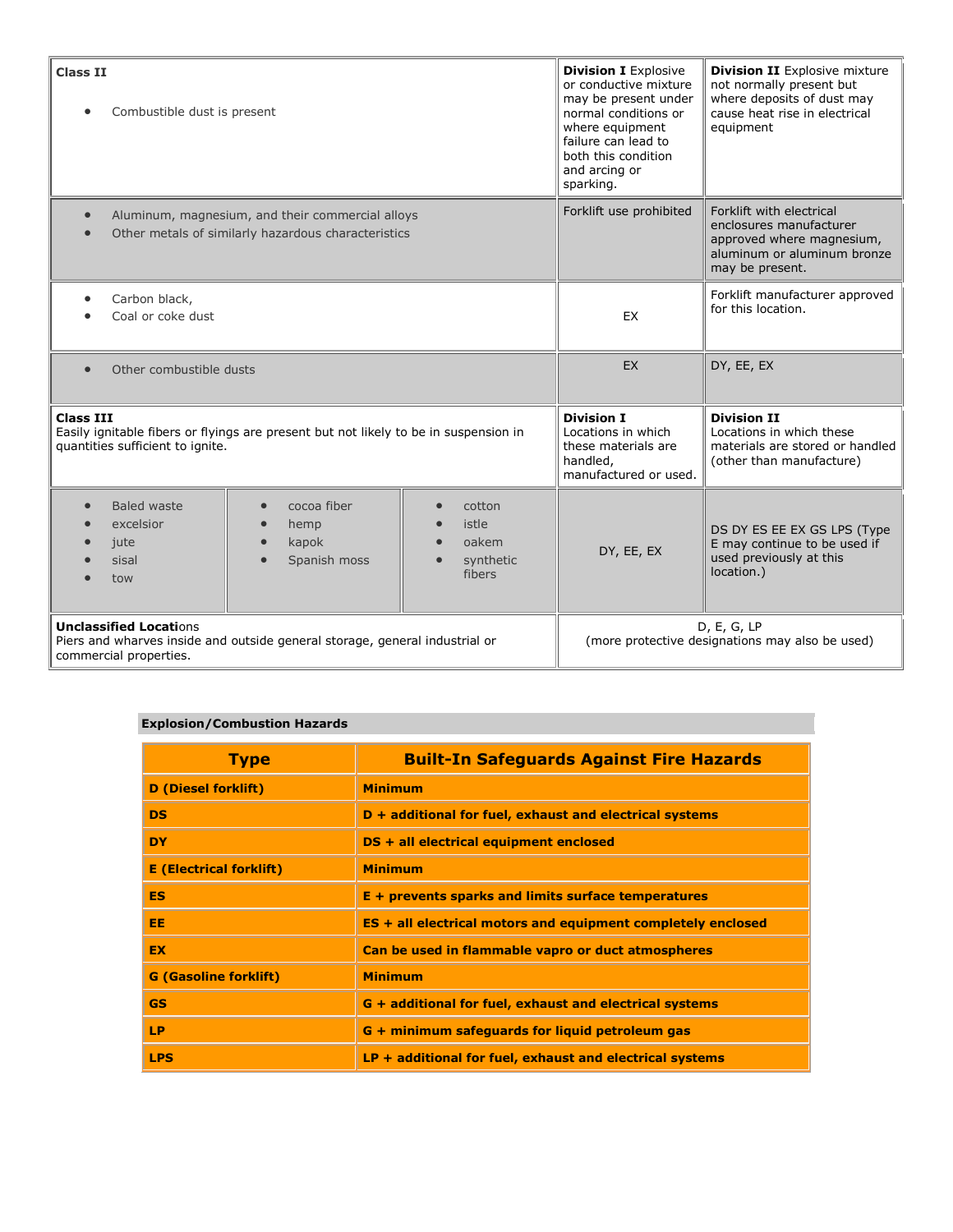

<span id="page-6-0"></span>Additional forklift safety information referred to in these instructions can be found at the following links:

#### **[Types of Forklifts](#page-3-0) [Select a Safe Forklift](#page-4-0) [Explosion/Combustion Hazards](#page-5-0)**

#### **Introduction**

A forklift is a powerful tool that allows one person to precisely lift and place large heavy loads with little effort. Using a tool such as a forklift, cart or hand truck instead of lifting and carrying items by hand can reduce the risk that you will suffer a back injury.

However, there is great risk of injury or death when a forklift operator:

- Has not been trained in the principles of physics that allows a forklift to lift heavy loads,
- Is not familiar with how a particular forklift operates,
- Operates the forklift carelessly, or
- Uses a forklift that is not safe due to malfunctioning or missing parts.

Every year nearly 100 workers are killed and 20,000 are seriously injured in forklift mishaps. According to the National Traumatic Occupational Fatalities (NTOF) Surveillance System, 1,530 workers died from forklift related accidents between 1980 and 2001. The top four types of incidents as a percent of the total forklift related deaths are:



## **A WARNING** Whenever you see either of these two symbols in these safety and operating instructions, it **means that failure to follow the instructions can result in serious injury or death.**

#### **Types of Forklifts**

A forklift is a type of "powered industrial truck." Like other powered industrial trucks, its purpose is to move, carry, push, pull, and lift a material load then stack it or place it in a storage rack (tier). Forklifts come in many sizes and capacities. They can be powered by batteries, propane, gasoline or diesel fuel. Some are designed to be used in a hazardous location or atmosphere where an ordinary forklift might cause a fire or explosion.

Powered industrial trucks are classified into seven types based on their characteristics. The seven types of forklifts are:

- Class 1—Electric Motor, Rider, Counter-Balanced Trucks (solid and pneumatic tires).
- Class 2—Electric Motor Narrow Aisle Trucks (solid tires).
- Class 3—Electric Motor Hand Trucks or Hand/Rider Trucks (solid tires).
- Class 4—Internal Combustion Engine Trucks (solid tires).
- Class 5—Internal Combustion Engine Trucks (pneumatic tires).
- Class 6—Electric and Internal Combustion Engine Tractors (solid and pneumatic tires). There are no forklifts in this class.
- Class 7—Rough Terrain Forklift Trucks (pneumatic tires).

### For more detailed examples of forklift types, please refer to **[Types of Forklifts](#page-3-0)**.

#### **Safely Using a Forklift**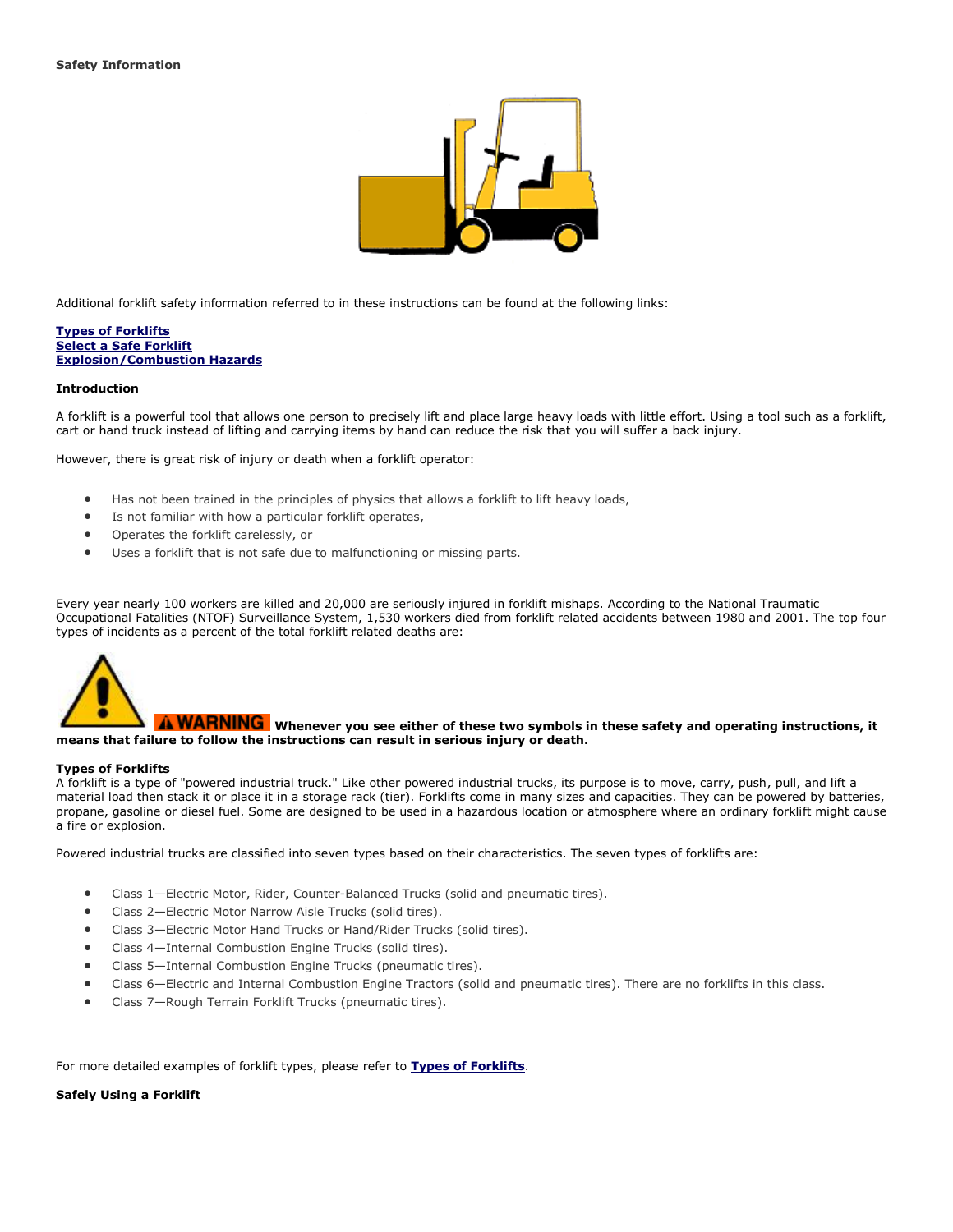

Failure to check that the forklift is operating properly can lead to an accident

#### **Pre-use inspection**

The forklift must be checked for defects daily — usually by the operator before beginning a shift. Even if you operate a forklift safely, a defect can cause or contribute to a serious accident. Some things to look for are:

- Is the horn working? Sound the horn at intersections and wherever vision is obstructed.
- Are there hydraulic leaks in the mast or elsewhere? These could cause slipping hazards or lead to hydraulic failure.
- Are fuel connections tight and battery terminals covered? Dropping a piece of metal across battery terminals can cause an explosion.
- Is there a lot of lint, grease, oil or other material on the forklift that could catch on fire?
- Do sparks or flames come out from the exhaust system?
- Does the engine show signs of overheating?
- Are tires at proper pressure and free of damage? A tire with low pressure or a tire failure can cause a forklift to tip or fall when a load is high.
- Do all controls such as lift, lower, and tilt work smoothly? Are they labeled?
- Is there any deformation or cracks in the forks, mast, overhead guard, or backrest?
- Are lights operating if used at night or in dark locations?
- Is steering responsive? A lot of play or hard steering will reduce your control.
- Do brakes stop smoothly and reliably? Sudden stops can cause tipping.
- Does the parking brake hold the forklift on an incline?
- Are seat belts (if equipped) working and accessible?
- Is the load capacity plate readable?

Any defects that would affect safety must be corrected before the forklift is returned to service. Appendix A is a sample operator pre-use inspection checklist.

## **Surface Condition**

The surface a forklift operates on can cause serious safety problems. Loose objects, bumps, or depressions can cause you to lose control of steering, bring you to a sudden unplanned stop or cause you to drop your load. A soft dirt surface can cause a wheel to sink and destabilize an elevated load and the forklift.

Any surface a forklift drives on must be able to support the forklift and its load with a safety factor of four. If a 7,000 pound forklift is carrying a 3,000 pound load then the floor must be able to support 40,000 pounds. Remember that nearly the full weight of the load plus a part of the weight of the forklift may be centered near a single wheel. Wet, oily or icy surfaces should be avoided. Clean them up as soon as possible.

## **Traveling**

The basic rule for traveling is that you maintain control of your forklift at all times. Other rules include:



- Operate a forklift only while in the seat or operator's station. Never start it or operate the controls while standing beside the forklift.
- Never allow passengers unless the forklift was designed for a passenger.
- Do not put any part of your body between the uprights of the mast or when traveling, outside of the forklift frame.
- Always look in the direction of travel and keep a clear view of the travel path. Travel in reverse if the load blocks your view.
- Always observe posted speed limits at your workplace. A forklift should not be driven faster than a quick walking pace.
- Keep a distance of at least three forklift lengths between you and any forklift traveling in front of you.
- Do not pass a forklift traveling in the same direction if it is at a blind spot, intersection or other dangerous location.
- Never drive a forklift up to anyone in front of a bench or other fixed object.
- Never allow anyone to walk or stand under the elevated forks even if the forks are not carrying a load.
- Check that there is adequate clearance under beams, lights, sprinklers, and pipes for the forklift and load to pass.
- Never engage in stunt driving or horseplay.

**Driving onto trucks, trailers, and railroad cars**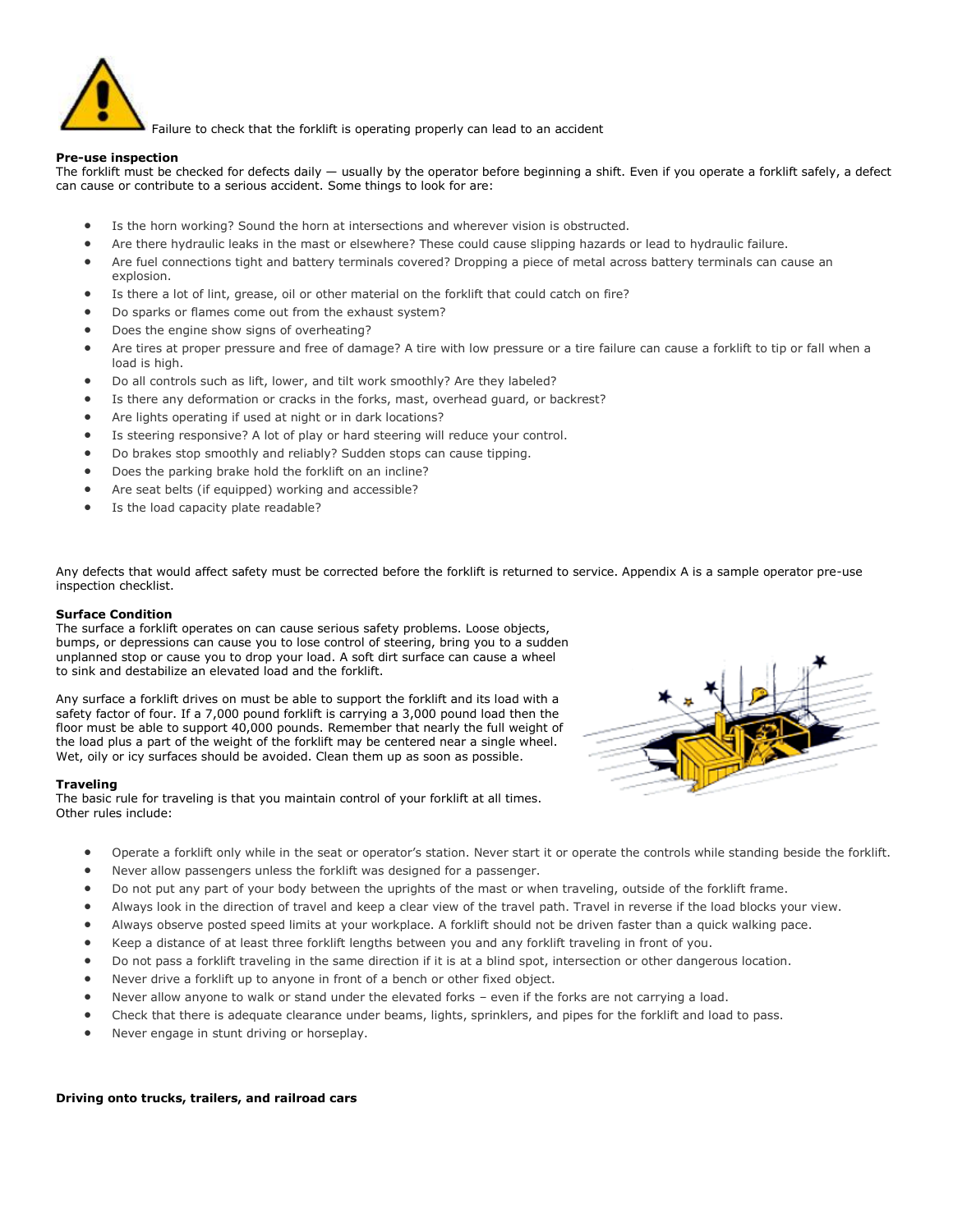

Failure to secure the truck or trailer with blocks can cause the trailer to move resulting in the forklift falling between the trailer and the dock.

Forklifts are often driven onto trucks, trailers, or railroad cars over a dock board (also known as a bridge plate) at loading docks. If the truck, trailer or car is not secured to the dock or otherwise chocked, it can move over time.

The dock board can then fall between the trailer and the dock as the forklift crosses it.

You can secure wheel chocks with chain at each loading dock bay and tell truck drivers that they must place them in front of the rear wheels. Another way of securing the trailer is to use a vehicle restraint system mounted to the dock that clamps onto a bar below the trailer as it backs into place. This system will signal when the restraint is engaged or if there is a problem.

The pavement at some loading docks slopes downhill toward the loading dock. This is not a substitute for chocking wheels. Sometimes a trailer is left at a loading dock without the tractor attached. Use trailer jacks to prevent the trailer from up-ending when a forklift drives to the front of the trailer to load or unload.



An unsecured dock plate can move over time resulting in a sudden stop of the forklift and loss of the load as the wheels lodge in the space between the dock and the truck bed.

A portable dock board must be secured in place to prevent it from moving. Some boards have pins that are inserted into the sides and project below the board. This prevents the board from moving toward the dock or toward the trailer. To prevent crushed fingers and make for safe handling, a portable dock board must also have handholds or lugs that allow the forklift to pick it up.

Keep a safe distance from the edge of a loading dock or a ramp. The edge must be painted yellow or with alternating yellow and black diagonal stripes to warn of both the fall hazard and the potential to be crushed by a trailer backing into the dock. Some loading docks have a bull rail that prevents a wheel from slipping off the sides of ramps or edges of the dock where a forklift would not have to cross to enter a trailer.

Any part of the dock edge that is four feet or more above the adjacent surface must have a standard guardrail. Removable rails (such as chain rails) and posts can be used at the place where trucks or trailers will be loaded.

### **Loading and unloading the forklift**

Check the load before you pick it up.



**Block** The most common.The upper level may be unstable if not encircled with wire or strapping

**Brick**-Containers are interlocked by turning each level 90 degrees **Pinwheel** Used where brick pattern is unstable.

**Irregular Stacking Patterns** Wood strips, plywood or heavy cardboard between layers can help stabilize castings, bags, and other irregular shapes.

- Is it stable or will parts slide or fall during transit? Secure it as necessary. The illustrations below show some common pallet stacking patterns.
- Do the dimensions and weight of the load fall within the capacity rating of the forklift at the highest elevation and extension you will handle the load? If not, can you break the load into smaller parts? When you pick up the load:
- Move squarely into position in front of the load.
- Position the forks wide apart to keep the load balanced.
- Drive the forks fully under the load.
- Tilt the mast backward slightly to stabilize the load and lift. Check the destination before you place the load.
- Is the destination flat and stable or, will the load rock, tilt or lean?
- Never place heavy loads on top of light loads.
- Observe maximum stacking quantities and orientation if printed on cartons.
- Do you know the load bearing capacity of your rack or storage loft destination?
- Are rack legs or support members bent or disconnected? The load bearing capacity of a damaged rack is unknown! Wait until the damaged component has been replaced before loading.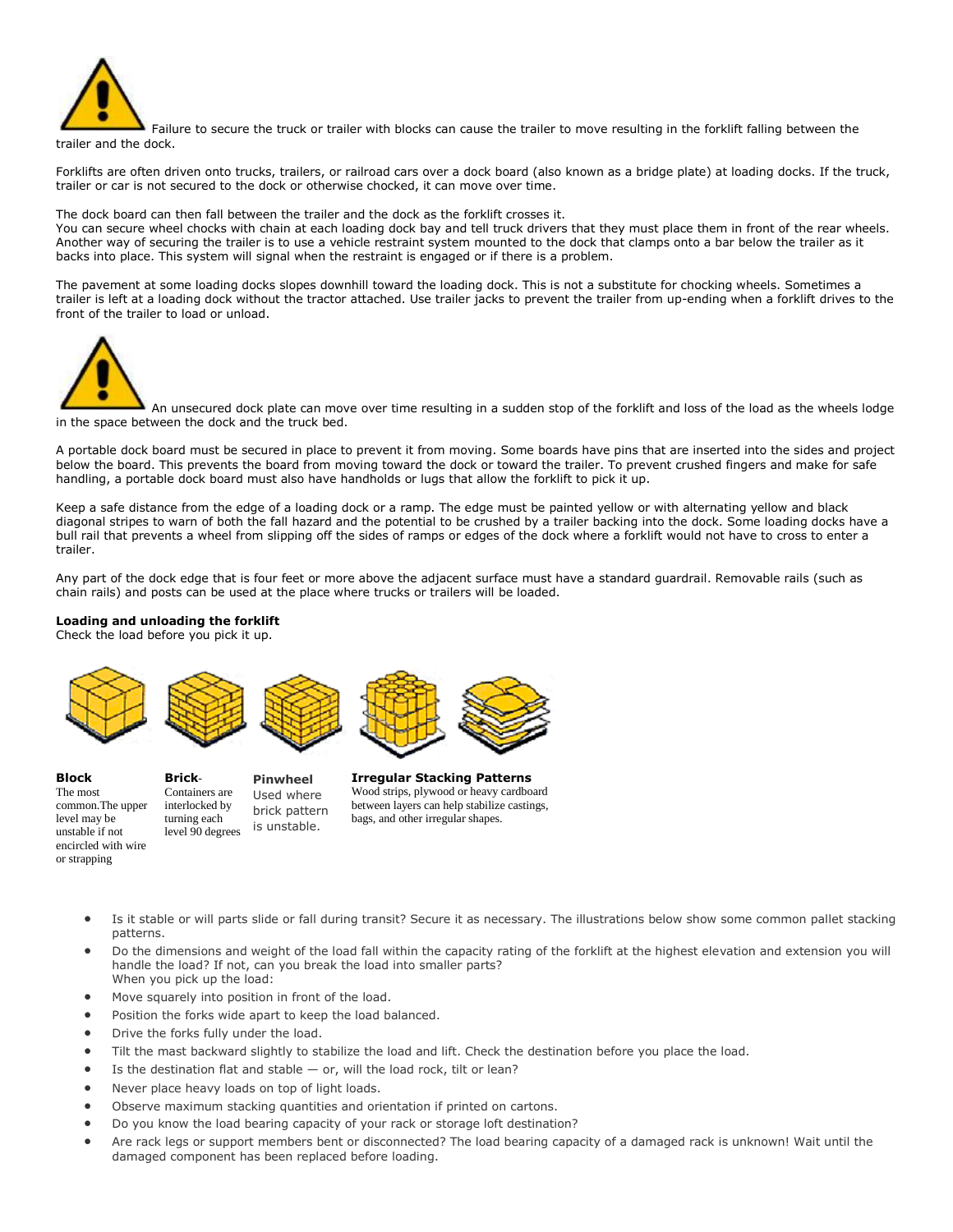- Are racks arranged back to back with a stock behind where you will place the load? Someone may need to be in the next aisle to control access while you place the load.
- Are wooden stringers or decking laid between front and rear rack beams in good condition?
- If you are stacking, are other pallets in the stack in good condition and capable of supporting the load in addition to what they are already supporting?

When you place the load at its destination:

- Move squarely into position in front of the rack or stack where the load will be placed.
- When ready to place the load, tilt the mast to level. Only tilt forward when the load is over the spot where it will be placed.
- Lower the forks and back away.
- Visually verify that the load is stable.

#### **Leaving a forklift unattended**

A forklift is considered to be unattended when it is not in view of the operator or if it is in view, the operator is 25 feet or more away. If you leave a forklift unattended, lower the forks to the ground. Set the controls to neutral, turn off the power, and set the brakes. If the forklift is on an incline, block the wheels.

If you dismount a forklift and stay within 25 feet, you must at least lower the forks to the ground, set the controls to neutral and set the brakes.



Lifting or lowering a person on forks or a pallet can result in a fall injury or fingers caught in moving parts of the mast.

#### **Lifting and lowering people**

Never allow anyone to be lifted while standing on the forks or on a pallet lifted by the forks! If you want to use a forklift to raise an employee to an elevated position, use a platform or structure specifically built for this purpose that meets these conditions:

 The platform must have standard guardrails which include a top rail 36" to 42" above the platform (39" to 45" on a construction site), midrail and toeboard. It must also prevent contact with chains and shear points on the mast. See the illustration for an example.



*Forklift work platform has standard guardrails and a screen to prevent contact with moving parts of the mast. A chain secures the platform to the mast.*

 $\bullet$ 

A WARNING Never stand on the forks or a pallet to work at an elevated level.

- The platform must be securely attached to the forks such as by a clamp or chain.
- Check with the forklift manufacturer to verify that the hydraulic system will not allow the lift mechanism to drop faster than 135 feet per minute in the event of a system failure. Identify the forklift as approved for use with the platform.
- Lock or secure the tilt control to prevent the boom from tilting.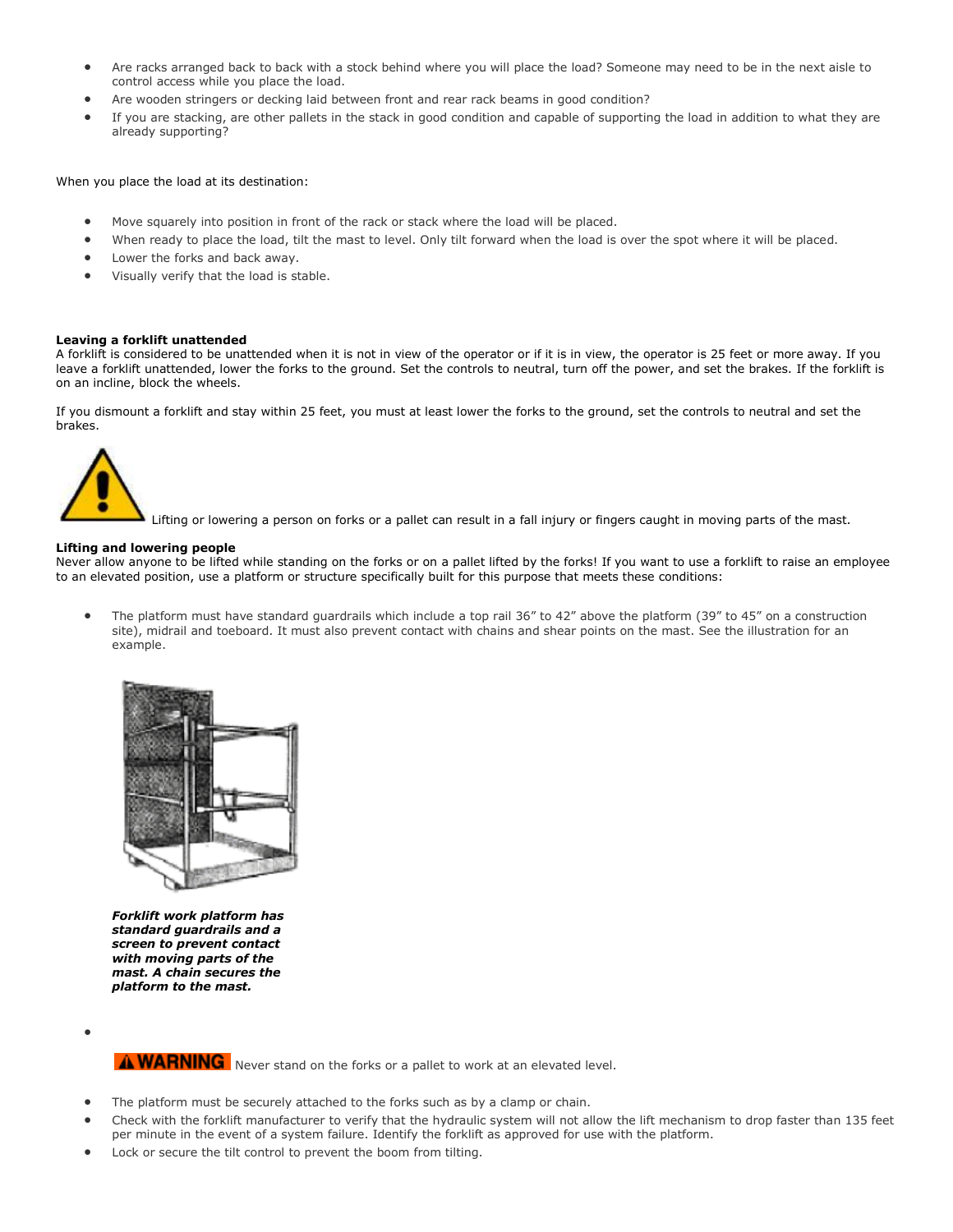- A forklift operator must be at the normal operating position when lifting and lowering the platform. The operator must be near the forklift while a worker is elevated.
- Except to inch or maneuver at low speeds, do not move the forklift between two points when a worker is on the platform.

## **Fueling/charging**



These practices are designed to prevent explosion of flammable vapors due to spark or collision with unprotected fuel tanks.

When refueling or charging batteries, observe the following precautions:

- Do not smoke or allow any open flames or spark /arc generating equipment in the refueling / charging area.
- Make sure there is adequate ventilation to disburse fumes.
- Make sure there is a fire extinguisher nearby.
- Make sure there is a barrier that protects the pump or charger against vehicle damage.

## **Liquid Petroleum Gas (LPG) forklifts**

LPG gas is very cold. Wear gloves when changing LPG tanks. Check for leaks before operating.

#### **Gasoline or diesel forklifts**

- Turn the engine "OFF" and apply the hand brake before gasoline or diesel refueling.
- Clean up any spilled fuel before restarting the engine. Battery operated forklifts
- When charging batteries, keep the battery vent caps in place to prevent electrolyte spray. (Check that the vent caps are not plugged.)
- Keep the battery compartment open to dissipate heat.
- Keep tools and other metal objects away from the top of the battery to prevent an arc or explosion due to short circuited terminals.
- When adding fluid to the battery, wear safety glasses and a face shield for protection against electrolyte splash or spray.
- Battery charging areas must have a way to flush and neutralize spilled electrolyte.
- Do not attempt to remove a battery from the forklift unless you have been trained and the charging station is equipped with a hoist designed for this purpose.
- If you do any service to a battery beyond routine charging the employer must supply an eyewash that can be reached within 10 seconds and that is capable of providing .4 gallons of water per minute for 15 minutes.

#### **Carbon monoxide hazard**



Internal combustion engines produce carbon monoxide. This gas can rapidly build up in any indoor area. People can be overcome without even realizing they are being exposed. Confusion, headache, dizziness, fatigue, and weakness may set in too quickly for victims to save themselves. Carbon monoxide poisoning can cause permanent brain damage, including changes in personality and memory. Once inhaled, carbon monoxide decreases the ability of the blood to carry oxygen to the brain and other vital organs. Even low levels of carbon monoxide can set off chest pains and heart attacks in people with coronary artery disease.

**Gasoline powered forklifts should not be used indoors. Propane forklifts also produce carbon monoxide and must be regularly inspected and maintained. If you are concerned about the exposure level in an enclosed area where a forklift operates, contact a qualified industrial hygienist to make measurements and recommendations to improve ventilation.**

Operating a forklift in an environment where chemicals or other substances are present can be hazardous. Use only forklifts that are acceptable for operations under those conditions.

To select the appropriate forklift, you must know the type of location (Class), the name of the chemical or substance and how likely it is that